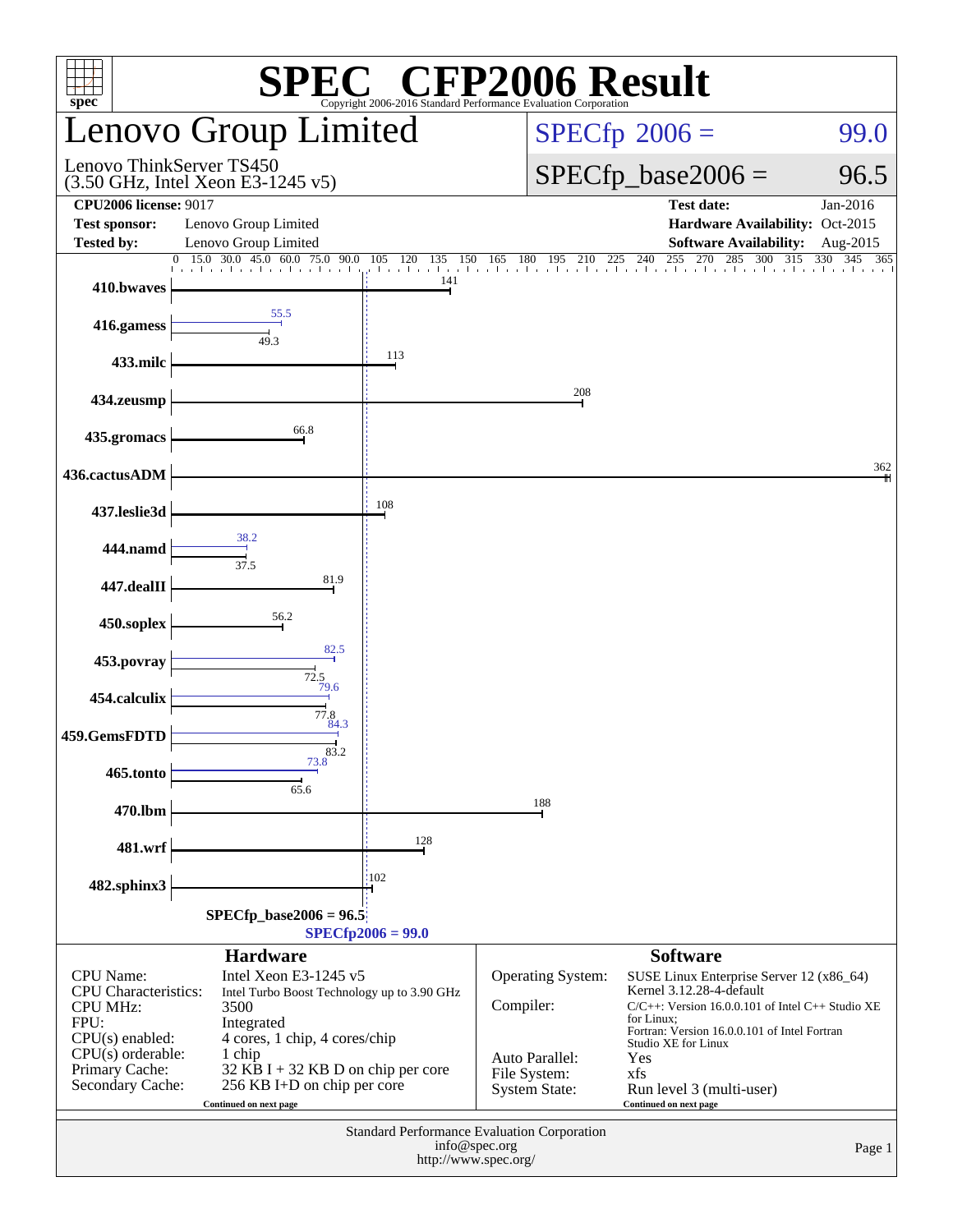

## enovo Group Limited

#### $SPECTp2006 =$  99.0

#### (3.50 GHz, Intel Xeon E3-1245 v5) Lenovo ThinkServer TS450

 $SPECTp\_base2006 = 96.5$ 

#### **[CPU2006 license:](http://www.spec.org/auto/cpu2006/Docs/result-fields.html#CPU2006license)** 9017 **[Test date:](http://www.spec.org/auto/cpu2006/Docs/result-fields.html#Testdate)** Jan-2016 **[Test sponsor:](http://www.spec.org/auto/cpu2006/Docs/result-fields.html#Testsponsor)** Lenovo Group Limited **[Hardware Availability:](http://www.spec.org/auto/cpu2006/Docs/result-fields.html#HardwareAvailability)** Oct-2015 **[Tested by:](http://www.spec.org/auto/cpu2006/Docs/result-fields.html#Testedby)** Lenovo Group Limited **[Software Availability:](http://www.spec.org/auto/cpu2006/Docs/result-fields.html#SoftwareAvailability)** Aug-2015 [L3 Cache:](http://www.spec.org/auto/cpu2006/Docs/result-fields.html#L3Cache) 8 MB I+D on chip per chip<br>Other Cache: None [Other Cache:](http://www.spec.org/auto/cpu2006/Docs/result-fields.html#OtherCache) [Memory:](http://www.spec.org/auto/cpu2006/Docs/result-fields.html#Memory) 32 GB (4 x 8 GB 2Rx8 PC4-2133P-U) [Disk Subsystem:](http://www.spec.org/auto/cpu2006/Docs/result-fields.html#DiskSubsystem) 1 x 800 GB SATA SSD [Other Hardware:](http://www.spec.org/auto/cpu2006/Docs/result-fields.html#OtherHardware) None [Base Pointers:](http://www.spec.org/auto/cpu2006/Docs/result-fields.html#BasePointers) 64-bit<br>Peak Pointers: 32/64-bit [Peak Pointers:](http://www.spec.org/auto/cpu2006/Docs/result-fields.html#PeakPointers) [Other Software:](http://www.spec.org/auto/cpu2006/Docs/result-fields.html#OtherSoftware) None

| <b>Results Table</b>   |                                                                                                          |       |                |       |                |       |                |              |                |              |                |              |
|------------------------|----------------------------------------------------------------------------------------------------------|-------|----------------|-------|----------------|-------|----------------|--------------|----------------|--------------|----------------|--------------|
|                        | <b>Base</b>                                                                                              |       |                |       |                |       | <b>Peak</b>    |              |                |              |                |              |
| <b>Benchmark</b>       | <b>Seconds</b>                                                                                           | Ratio | <b>Seconds</b> | Ratio | <b>Seconds</b> | Ratio | <b>Seconds</b> | <b>Ratio</b> | <b>Seconds</b> | <b>Ratio</b> | <b>Seconds</b> | <b>Ratio</b> |
| 410.bwayes             | 96.7                                                                                                     | 141   | 96.4           | 141   | 96.7           | 141   | 96.7           | 141          | 96.4           | 141          | 96.7           | <u>141</u>   |
| $416$ .gamess          | 397                                                                                                      | 49.3  | 397            | 49.3  | 397            | 49.3  | 353            | 55.5         | 353            | 55.5         | 353            | 55.5         |
| $433$ .milc            | 81.0                                                                                                     | 113   | 81.0           | 113   | 81.1           | 113   | 81.0           | 113          | 81.0           | 113          | 81.1           | 113          |
| $434$ . zeusmp         | 43.8                                                                                                     | 208   | 43.8           | 208   | 43.8           | 208   | 43.8           | 208          | 43.8           | 208          | 43.8           | 208          |
| $435.$ gromacs         | 107                                                                                                      | 67.0  | 107            | 66.8  | 107            | 66.8  | 107            | 67.0         | 107            | 66.8         | 107            | 66.8         |
| 436.cactusADM          | 33.1                                                                                                     | 361   | 32.9           | 363   | 33.0           | 362   | 33.1           | 361          | 32.9           | 363          | 33.0           | 362          |
| 437.leslie3d           | 87.2                                                                                                     | 108   | 87.1           | 108   | 87.1           | 108   | 87.2           | 108          | 87.1           | 108          | 87.1           | <b>108</b>   |
| 444.namd               | 214                                                                                                      | 37.5  | 214            | 37.5  | 214            | 37.5  | 210            | 38.2         | 210            | 38.2         | 210            | 38.2         |
| $ 447 \text{.}$ dealII | 140                                                                                                      | 81.7  | 139            | 82.0  | 140            | 81.9  | 140            | 81.7         | 139            | 82.0         | <b>140</b>     | 81.9         |
| $450$ .soplex          | 148                                                                                                      | 56.3  | 149            | 55.9  | 149            | 56.2  | 148            | 56.3         | 149            | 55.9         | 149            | 56.2         |
| $453$ .povray          | 73.3                                                                                                     | 72.6  | 73.4           | 72.5  | 73.6           | 72.3  | 64.3           | 82.7         | 64.8           | 82.1         | 64.5           | 82.5         |
| $ 454$ .calculix       | 106                                                                                                      | 77.9  | 106            | 77.8  | 106            | 77.7  | 104            | 79.6         | 104            | 79.7         | <b>104</b>     | <u>79.6</u>  |
| 459.GemsFDTD           | 128                                                                                                      | 83.2  | 128            | 83.2  | 128            | 83.1  | 126            | 84.3         | <b>126</b>     | 84.3         | 126            | 84.3         |
| $465$ .tonto           | 150                                                                                                      | 65.6  | 150            | 65.6  | 150            | 65.7  | 133            | 73.7         | 133            | 73.8         | 133            | 73.9         |
| 470.1bm                | 73.3                                                                                                     | 188   | 73.3           | 188   | 73.3           | 187   | 73.3           | 188          | 73.3           | <b>188</b>   | 73.3           | 187          |
| $ 481$ .wrf            | 87.5                                                                                                     | 128   | 87.6           | 128   | 87.5           | 128   | 87.5           | 128          | 87.6           | 128          | 87.5           | <u>128</u>   |
| $482$ .sphinx $3$      | 192                                                                                                      | 102   | 193            | 101   | 192            | 102   | 192            | 102          | 193            | 101          | 192            | 102          |
|                        | Results appear in the order in which they were run. Bold underlined text indicates a median measurement. |       |                |       |                |       |                |              |                |              |                |              |

#### **[Operating System Notes](http://www.spec.org/auto/cpu2006/Docs/result-fields.html#OperatingSystemNotes)**

Stack size set to unlimited using "ulimit -s unlimited"

#### **[Platform Notes](http://www.spec.org/auto/cpu2006/Docs/result-fields.html#PlatformNotes)**

BIOS Configuration: EIST Support set to Enabled Intel (R) Hyper-Threading set to Disabled C1E Support set to Enabled C State Support set to Enabled Turbo Mode set to Enable Sysinfo program /home/cpu2006-1.2-ic16.0/config/sysinfo.rev6914 \$Rev: 6914 \$ \$Date:: 2014-06-25 #\$ e3fbb8667b5a285932ceab81e28219e1 running on TS450-SLE12 Sun Jan 17 14:51:34 2016

Continued on next page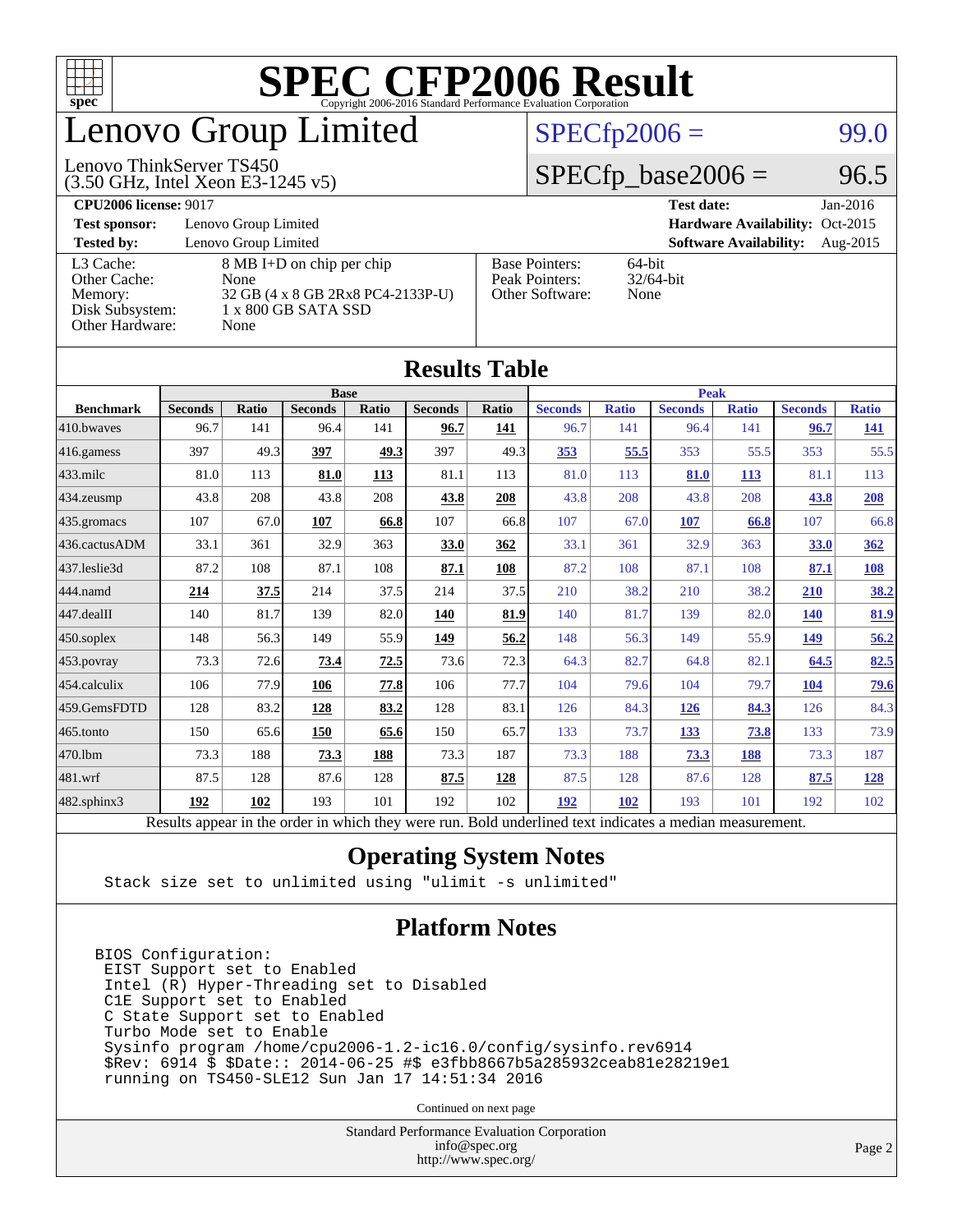

Lenovo Group Limited

 $SPECfp2006 = 99.0$  $SPECfp2006 = 99.0$ 

(3.50 GHz, Intel Xeon E3-1245 v5) Lenovo ThinkServer TS450

 $SPECTp\_base2006 = 96.5$ 

**[Test sponsor:](http://www.spec.org/auto/cpu2006/Docs/result-fields.html#Testsponsor)** Lenovo Group Limited **[Hardware Availability:](http://www.spec.org/auto/cpu2006/Docs/result-fields.html#HardwareAvailability)** Oct-2015

**[CPU2006 license:](http://www.spec.org/auto/cpu2006/Docs/result-fields.html#CPU2006license)** 9017 **[Test date:](http://www.spec.org/auto/cpu2006/Docs/result-fields.html#Testdate)** Jan-2016 **[Tested by:](http://www.spec.org/auto/cpu2006/Docs/result-fields.html#Testedby)** Lenovo Group Limited **[Software Availability:](http://www.spec.org/auto/cpu2006/Docs/result-fields.html#SoftwareAvailability)** Aug-2015

#### **[Platform Notes \(Continued\)](http://www.spec.org/auto/cpu2006/Docs/result-fields.html#PlatformNotes)**

| This section contains SUT (System Under Test) info as seen by<br>some common utilities. To remove or add to this section, see:<br>http://www.spec.org/cpu2006/Docs/config.html#sysinfo                                                                                                                                                                                                                                                                                                            |        |
|---------------------------------------------------------------------------------------------------------------------------------------------------------------------------------------------------------------------------------------------------------------------------------------------------------------------------------------------------------------------------------------------------------------------------------------------------------------------------------------------------|--------|
| From /proc/cpuinfo<br>model name: $Intel(R)$ Xeon $(R)$ CPU E3-1245 v5 @ 3.50GHz<br>1 "physical id"s (chips)<br>4 "processors"<br>cores, siblings (Caution: counting these is hw and system dependent.<br>The<br>following excerpts from /proc/cpuinfo might not be reliable. Use with<br>caution.)<br>cpu cores $: 4$<br>siblings : 4<br>physical 0: cores 0 1 2 3                                                                                                                               |        |
| cache size : 8192 KB                                                                                                                                                                                                                                                                                                                                                                                                                                                                              |        |
| From /proc/meminfo<br>MemTotal:<br>32933324 kB<br>HugePages_Total: 0<br>Hugepagesize:<br>2048 kB                                                                                                                                                                                                                                                                                                                                                                                                  |        |
| From /etc/*release* /etc/*version*<br>SuSE-release:<br>SUSE Linux Enterprise Server 12 (x86_64)<br>$VERSION = 12$<br>$PATCHLEVEL = 0$<br># This file is deprecated and will be removed in a future service pack or<br>release.<br># Please check /etc/os-release for details about this release.<br>os-release:<br>NAME="SLES"<br>VERSION="12"<br>VERSION_ID="12"<br>PRETTY_NAME="SUSE Linux Enterprise Server 12"<br>ID="sles"<br>$ANSI\_COLOR = "0; 32"$<br>$CPE\_NAME='cpe://o:suse: sles:12"$ |        |
| uname $-a$ :<br>Linux TS450-SLE12 3.12.28-4-default #1 SMP Thu Sep 25 17:02:34 UTC 2014<br>(9879bd4) x86_64 x86_64 x86_64 GNU/Linux                                                                                                                                                                                                                                                                                                                                                               |        |
| run-level 3 Jan 17 14:51                                                                                                                                                                                                                                                                                                                                                                                                                                                                          |        |
| SPEC is set to: /home/cpu2006-1.2-ic16.0<br>Size Used Avail Use% Mounted on<br>Filesystem<br>Type<br>/dev/sda3<br>xfs<br>600G<br>7.6G<br>593G<br>2% /home<br>Additional information from dmidecode:                                                                                                                                                                                                                                                                                               |        |
| Warning: Use caution when you interpret this section. The 'dmidecode' program<br>reads system data which is "intended to allow hardware to be accurately<br>determined", but the intent may not be met, as there are frequent changes to<br>Continued on next page                                                                                                                                                                                                                                |        |
| <b>Standard Performance Evaluation Corporation</b><br>info@spec.org<br>http://www.spec.org/                                                                                                                                                                                                                                                                                                                                                                                                       | Page 3 |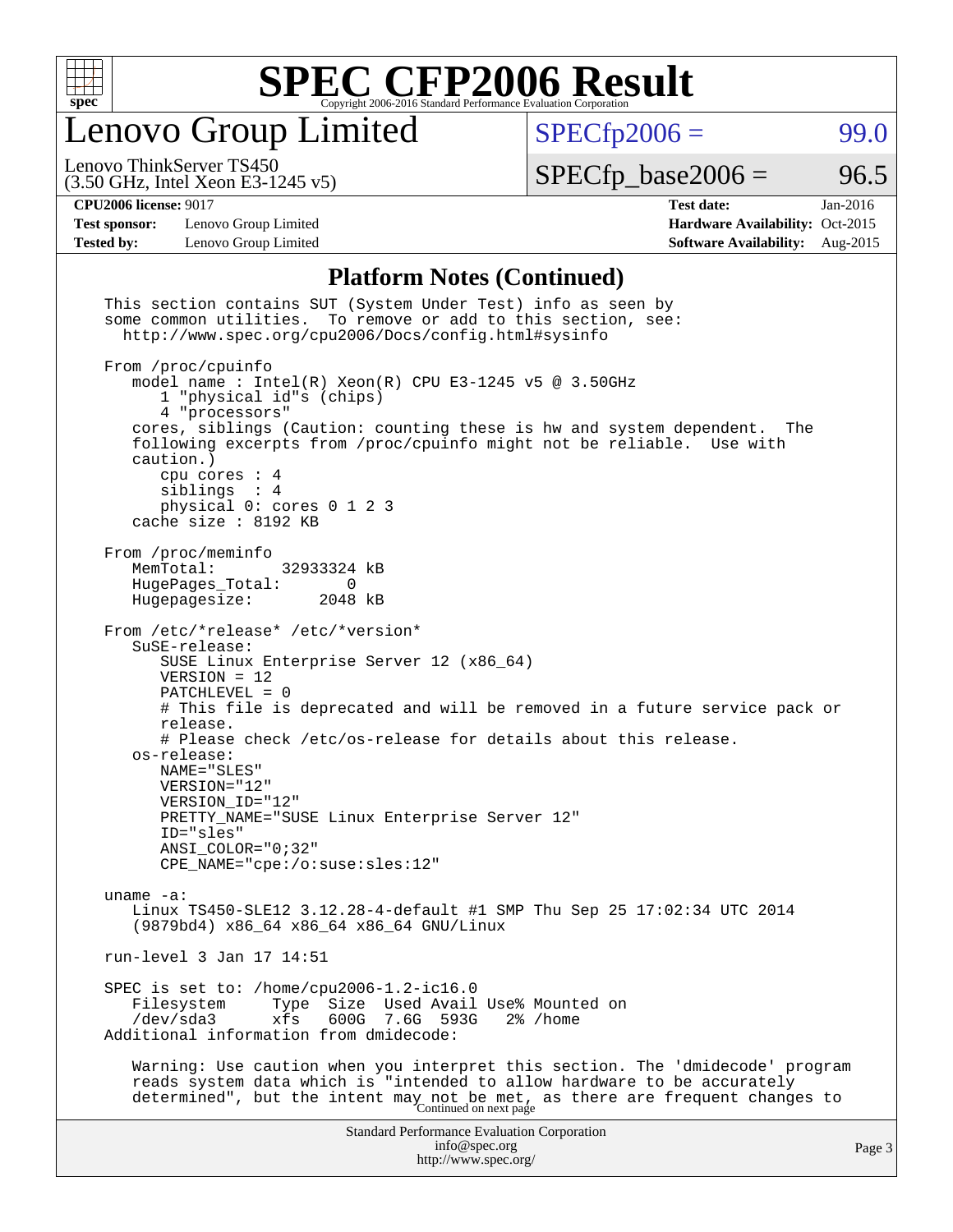

## enovo Group Limited

 $SPECfp2006 = 99.0$  $SPECfp2006 = 99.0$ 

(3.50 GHz, Intel Xeon E3-1245 v5) Lenovo ThinkServer TS450

 $SPECTp\_base2006 = 96.5$ 

**[Test sponsor:](http://www.spec.org/auto/cpu2006/Docs/result-fields.html#Testsponsor)** Lenovo Group Limited **[Hardware Availability:](http://www.spec.org/auto/cpu2006/Docs/result-fields.html#HardwareAvailability)** Oct-2015

**[CPU2006 license:](http://www.spec.org/auto/cpu2006/Docs/result-fields.html#CPU2006license)** 9017 **[Test date:](http://www.spec.org/auto/cpu2006/Docs/result-fields.html#Testdate)** Jan-2016 **[Tested by:](http://www.spec.org/auto/cpu2006/Docs/result-fields.html#Testedby)** Lenovo Group Limited **[Software Availability:](http://www.spec.org/auto/cpu2006/Docs/result-fields.html#SoftwareAvailability)** Aug-2015

#### **[Platform Notes \(Continued\)](http://www.spec.org/auto/cpu2006/Docs/result-fields.html#PlatformNotes)**

hardware, firmware, and the "DMTF SMBIOS" standard.

 BIOS LENOVO FWKT32A 12/25/2015 Memory: 4x Samsung M378A1G43DB0-CPB 8 GB 2 rank 2133 MHz

(End of data from sysinfo program)

#### **[General Notes](http://www.spec.org/auto/cpu2006/Docs/result-fields.html#GeneralNotes)**

Environment variables set by runspec before the start of the run: KMP\_AFFINITY = "granularity=fine,compact,1,0" LD\_LIBRARY\_PATH = "/home/cpu2006-1.2-ic16.0/libs/32:/home/cpu2006-1.2-ic16.0/libs/64:/home/cpu2006-1.2-ic16.0/sh" OMP\_NUM\_THREADS = "4"

 Binaries compiled on a system with 1x Intel Core i5-4670K CPU + 32GB memory using RedHat EL 7.1 Transparent Huge Pages enabled with: echo always > /sys/kernel/mm/transparent\_hugepage/enabled

### **[Base Compiler Invocation](http://www.spec.org/auto/cpu2006/Docs/result-fields.html#BaseCompilerInvocation)**

[C benchmarks](http://www.spec.org/auto/cpu2006/Docs/result-fields.html#Cbenchmarks):  $icc$   $-m64$ 

[C++ benchmarks:](http://www.spec.org/auto/cpu2006/Docs/result-fields.html#CXXbenchmarks) [icpc -m64](http://www.spec.org/cpu2006/results/res2016q1/cpu2006-20160125-38890.flags.html#user_CXXbase_intel_icpc_64bit_bedb90c1146cab66620883ef4f41a67e)

[Fortran benchmarks](http://www.spec.org/auto/cpu2006/Docs/result-fields.html#Fortranbenchmarks): [ifort -m64](http://www.spec.org/cpu2006/results/res2016q1/cpu2006-20160125-38890.flags.html#user_FCbase_intel_ifort_64bit_ee9d0fb25645d0210d97eb0527dcc06e)

[Benchmarks using both Fortran and C](http://www.spec.org/auto/cpu2006/Docs/result-fields.html#BenchmarksusingbothFortranandC): [icc -m64](http://www.spec.org/cpu2006/results/res2016q1/cpu2006-20160125-38890.flags.html#user_CC_FCbase_intel_icc_64bit_0b7121f5ab7cfabee23d88897260401c) [ifort -m64](http://www.spec.org/cpu2006/results/res2016q1/cpu2006-20160125-38890.flags.html#user_CC_FCbase_intel_ifort_64bit_ee9d0fb25645d0210d97eb0527dcc06e)

### **[Base Portability Flags](http://www.spec.org/auto/cpu2006/Docs/result-fields.html#BasePortabilityFlags)**

 410.bwaves: [-DSPEC\\_CPU\\_LP64](http://www.spec.org/cpu2006/results/res2016q1/cpu2006-20160125-38890.flags.html#suite_basePORTABILITY410_bwaves_DSPEC_CPU_LP64) 416.gamess: [-DSPEC\\_CPU\\_LP64](http://www.spec.org/cpu2006/results/res2016q1/cpu2006-20160125-38890.flags.html#suite_basePORTABILITY416_gamess_DSPEC_CPU_LP64) 433.milc: [-DSPEC\\_CPU\\_LP64](http://www.spec.org/cpu2006/results/res2016q1/cpu2006-20160125-38890.flags.html#suite_basePORTABILITY433_milc_DSPEC_CPU_LP64) 434.zeusmp: [-DSPEC\\_CPU\\_LP64](http://www.spec.org/cpu2006/results/res2016q1/cpu2006-20160125-38890.flags.html#suite_basePORTABILITY434_zeusmp_DSPEC_CPU_LP64) 435.gromacs: [-DSPEC\\_CPU\\_LP64](http://www.spec.org/cpu2006/results/res2016q1/cpu2006-20160125-38890.flags.html#suite_basePORTABILITY435_gromacs_DSPEC_CPU_LP64) [-nofor\\_main](http://www.spec.org/cpu2006/results/res2016q1/cpu2006-20160125-38890.flags.html#user_baseLDPORTABILITY435_gromacs_f-nofor_main) 436.cactusADM: [-DSPEC\\_CPU\\_LP64](http://www.spec.org/cpu2006/results/res2016q1/cpu2006-20160125-38890.flags.html#suite_basePORTABILITY436_cactusADM_DSPEC_CPU_LP64) [-nofor\\_main](http://www.spec.org/cpu2006/results/res2016q1/cpu2006-20160125-38890.flags.html#user_baseLDPORTABILITY436_cactusADM_f-nofor_main) 437.leslie3d: [-DSPEC\\_CPU\\_LP64](http://www.spec.org/cpu2006/results/res2016q1/cpu2006-20160125-38890.flags.html#suite_basePORTABILITY437_leslie3d_DSPEC_CPU_LP64) 444.namd: [-DSPEC\\_CPU\\_LP64](http://www.spec.org/cpu2006/results/res2016q1/cpu2006-20160125-38890.flags.html#suite_basePORTABILITY444_namd_DSPEC_CPU_LP64) 447.dealII: [-DSPEC\\_CPU\\_LP64](http://www.spec.org/cpu2006/results/res2016q1/cpu2006-20160125-38890.flags.html#suite_basePORTABILITY447_dealII_DSPEC_CPU_LP64) 450.soplex: [-DSPEC\\_CPU\\_LP64](http://www.spec.org/cpu2006/results/res2016q1/cpu2006-20160125-38890.flags.html#suite_basePORTABILITY450_soplex_DSPEC_CPU_LP64)

Continued on next page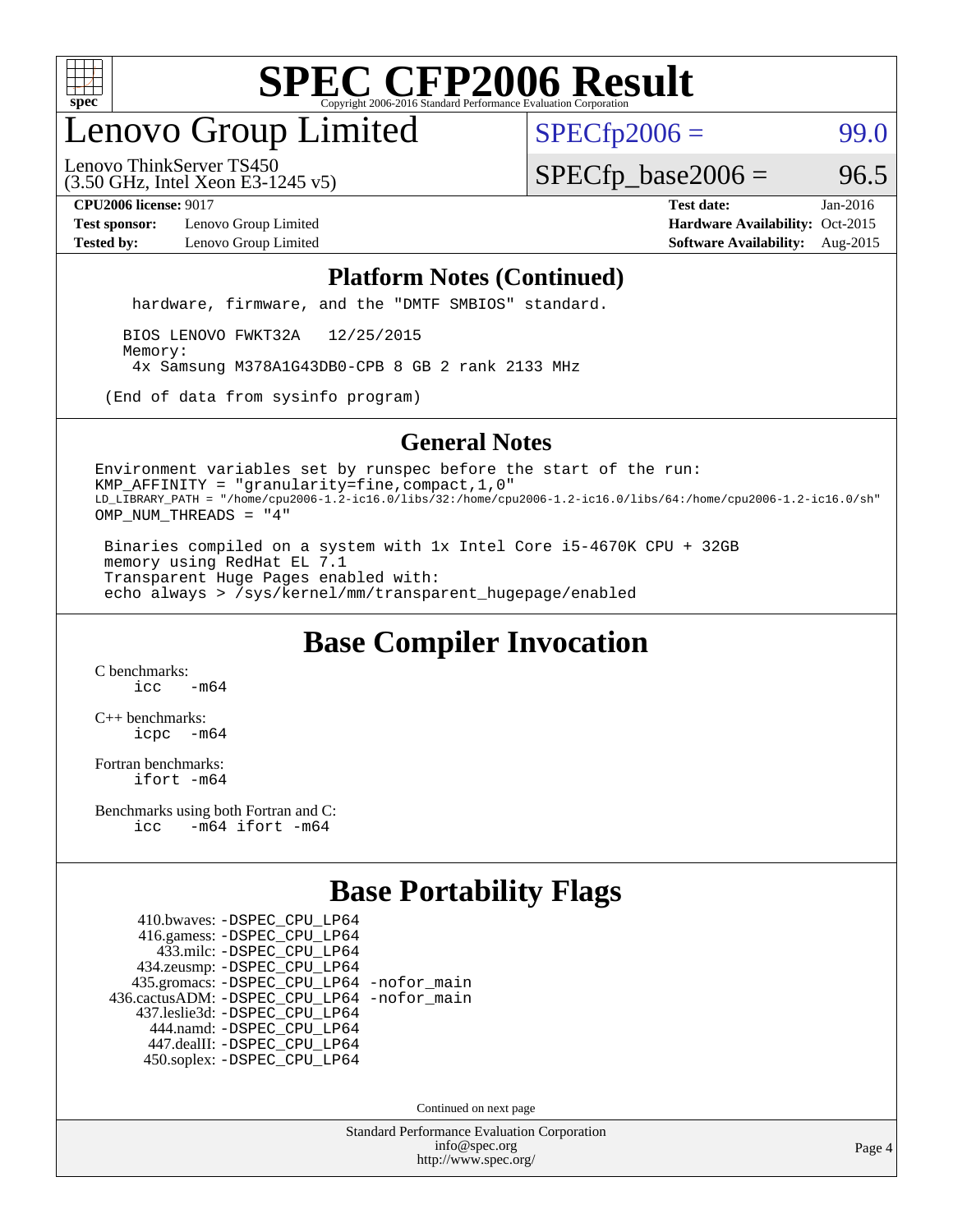

enovo Group Limited

Lenovo ThinkServer TS450

 $SPECfp2006 = 99.0$  $SPECfp2006 = 99.0$ 

 $SPECTp\_base2006 = 96.5$ 

**[Test sponsor:](http://www.spec.org/auto/cpu2006/Docs/result-fields.html#Testsponsor)** Lenovo Group Limited **[Hardware Availability:](http://www.spec.org/auto/cpu2006/Docs/result-fields.html#HardwareAvailability)** Oct-2015

(3.50 GHz, Intel Xeon E3-1245 v5)

**[CPU2006 license:](http://www.spec.org/auto/cpu2006/Docs/result-fields.html#CPU2006license)** 9017 **[Test date:](http://www.spec.org/auto/cpu2006/Docs/result-fields.html#Testdate)** Jan-2016 **[Tested by:](http://www.spec.org/auto/cpu2006/Docs/result-fields.html#Testedby)** Lenovo Group Limited **[Software Availability:](http://www.spec.org/auto/cpu2006/Docs/result-fields.html#SoftwareAvailability)** Aug-2015

### **[Base Portability Flags \(Continued\)](http://www.spec.org/auto/cpu2006/Docs/result-fields.html#BasePortabilityFlags)**

 453.povray: [-DSPEC\\_CPU\\_LP64](http://www.spec.org/cpu2006/results/res2016q1/cpu2006-20160125-38890.flags.html#suite_basePORTABILITY453_povray_DSPEC_CPU_LP64) 454.calculix: [-DSPEC\\_CPU\\_LP64](http://www.spec.org/cpu2006/results/res2016q1/cpu2006-20160125-38890.flags.html#suite_basePORTABILITY454_calculix_DSPEC_CPU_LP64) [-nofor\\_main](http://www.spec.org/cpu2006/results/res2016q1/cpu2006-20160125-38890.flags.html#user_baseLDPORTABILITY454_calculix_f-nofor_main) 459.GemsFDTD: [-DSPEC\\_CPU\\_LP64](http://www.spec.org/cpu2006/results/res2016q1/cpu2006-20160125-38890.flags.html#suite_basePORTABILITY459_GemsFDTD_DSPEC_CPU_LP64)

 465.tonto: [-DSPEC\\_CPU\\_LP64](http://www.spec.org/cpu2006/results/res2016q1/cpu2006-20160125-38890.flags.html#suite_basePORTABILITY465_tonto_DSPEC_CPU_LP64) 470.lbm: [-DSPEC\\_CPU\\_LP64](http://www.spec.org/cpu2006/results/res2016q1/cpu2006-20160125-38890.flags.html#suite_basePORTABILITY470_lbm_DSPEC_CPU_LP64) 482.sphinx3: [-DSPEC\\_CPU\\_LP64](http://www.spec.org/cpu2006/results/res2016q1/cpu2006-20160125-38890.flags.html#suite_basePORTABILITY482_sphinx3_DSPEC_CPU_LP64)

481.wrf: [-DSPEC\\_CPU\\_LP64](http://www.spec.org/cpu2006/results/res2016q1/cpu2006-20160125-38890.flags.html#suite_basePORTABILITY481_wrf_DSPEC_CPU_LP64) [-DSPEC\\_CPU\\_CASE\\_FLAG](http://www.spec.org/cpu2006/results/res2016q1/cpu2006-20160125-38890.flags.html#b481.wrf_baseCPORTABILITY_DSPEC_CPU_CASE_FLAG) [-DSPEC\\_CPU\\_LINUX](http://www.spec.org/cpu2006/results/res2016q1/cpu2006-20160125-38890.flags.html#b481.wrf_baseCPORTABILITY_DSPEC_CPU_LINUX)

#### **[Base Optimization Flags](http://www.spec.org/auto/cpu2006/Docs/result-fields.html#BaseOptimizationFlags)**

[C benchmarks](http://www.spec.org/auto/cpu2006/Docs/result-fields.html#Cbenchmarks):

[-xCORE-AVX2](http://www.spec.org/cpu2006/results/res2016q1/cpu2006-20160125-38890.flags.html#user_CCbase_f-xAVX2_5f5fc0cbe2c9f62c816d3e45806c70d7) [-ipo](http://www.spec.org/cpu2006/results/res2016q1/cpu2006-20160125-38890.flags.html#user_CCbase_f-ipo) [-O3](http://www.spec.org/cpu2006/results/res2016q1/cpu2006-20160125-38890.flags.html#user_CCbase_f-O3) [-no-prec-div](http://www.spec.org/cpu2006/results/res2016q1/cpu2006-20160125-38890.flags.html#user_CCbase_f-no-prec-div) [-parallel](http://www.spec.org/cpu2006/results/res2016q1/cpu2006-20160125-38890.flags.html#user_CCbase_f-parallel) [-opt-prefetch](http://www.spec.org/cpu2006/results/res2016q1/cpu2006-20160125-38890.flags.html#user_CCbase_f-opt-prefetch) [-ansi-alias](http://www.spec.org/cpu2006/results/res2016q1/cpu2006-20160125-38890.flags.html#user_CCbase_f-ansi-alias)

[C++ benchmarks:](http://www.spec.org/auto/cpu2006/Docs/result-fields.html#CXXbenchmarks)

[-xCORE-AVX2](http://www.spec.org/cpu2006/results/res2016q1/cpu2006-20160125-38890.flags.html#user_CXXbase_f-xAVX2_5f5fc0cbe2c9f62c816d3e45806c70d7) [-ipo](http://www.spec.org/cpu2006/results/res2016q1/cpu2006-20160125-38890.flags.html#user_CXXbase_f-ipo) [-O3](http://www.spec.org/cpu2006/results/res2016q1/cpu2006-20160125-38890.flags.html#user_CXXbase_f-O3) [-no-prec-div](http://www.spec.org/cpu2006/results/res2016q1/cpu2006-20160125-38890.flags.html#user_CXXbase_f-no-prec-div) [-opt-prefetch](http://www.spec.org/cpu2006/results/res2016q1/cpu2006-20160125-38890.flags.html#user_CXXbase_f-opt-prefetch) [-ansi-alias](http://www.spec.org/cpu2006/results/res2016q1/cpu2006-20160125-38890.flags.html#user_CXXbase_f-ansi-alias)

[Fortran benchmarks](http://www.spec.org/auto/cpu2006/Docs/result-fields.html#Fortranbenchmarks):

[-xCORE-AVX2](http://www.spec.org/cpu2006/results/res2016q1/cpu2006-20160125-38890.flags.html#user_FCbase_f-xAVX2_5f5fc0cbe2c9f62c816d3e45806c70d7) [-ipo](http://www.spec.org/cpu2006/results/res2016q1/cpu2006-20160125-38890.flags.html#user_FCbase_f-ipo) [-O3](http://www.spec.org/cpu2006/results/res2016q1/cpu2006-20160125-38890.flags.html#user_FCbase_f-O3) [-no-prec-div](http://www.spec.org/cpu2006/results/res2016q1/cpu2006-20160125-38890.flags.html#user_FCbase_f-no-prec-div) [-parallel](http://www.spec.org/cpu2006/results/res2016q1/cpu2006-20160125-38890.flags.html#user_FCbase_f-parallel) [-opt-prefetch](http://www.spec.org/cpu2006/results/res2016q1/cpu2006-20160125-38890.flags.html#user_FCbase_f-opt-prefetch)

[Benchmarks using both Fortran and C](http://www.spec.org/auto/cpu2006/Docs/result-fields.html#BenchmarksusingbothFortranandC): [-xCORE-AVX2](http://www.spec.org/cpu2006/results/res2016q1/cpu2006-20160125-38890.flags.html#user_CC_FCbase_f-xAVX2_5f5fc0cbe2c9f62c816d3e45806c70d7) [-ipo](http://www.spec.org/cpu2006/results/res2016q1/cpu2006-20160125-38890.flags.html#user_CC_FCbase_f-ipo) [-O3](http://www.spec.org/cpu2006/results/res2016q1/cpu2006-20160125-38890.flags.html#user_CC_FCbase_f-O3) [-no-prec-div](http://www.spec.org/cpu2006/results/res2016q1/cpu2006-20160125-38890.flags.html#user_CC_FCbase_f-no-prec-div) [-parallel](http://www.spec.org/cpu2006/results/res2016q1/cpu2006-20160125-38890.flags.html#user_CC_FCbase_f-parallel) [-opt-prefetch](http://www.spec.org/cpu2006/results/res2016q1/cpu2006-20160125-38890.flags.html#user_CC_FCbase_f-opt-prefetch) [-ansi-alias](http://www.spec.org/cpu2006/results/res2016q1/cpu2006-20160125-38890.flags.html#user_CC_FCbase_f-ansi-alias)

#### **[Peak Compiler Invocation](http://www.spec.org/auto/cpu2006/Docs/result-fields.html#PeakCompilerInvocation)**

[C benchmarks](http://www.spec.org/auto/cpu2006/Docs/result-fields.html#Cbenchmarks):  $-m64$ 

[C++ benchmarks:](http://www.spec.org/auto/cpu2006/Docs/result-fields.html#CXXbenchmarks) [icpc -m64](http://www.spec.org/cpu2006/results/res2016q1/cpu2006-20160125-38890.flags.html#user_CXXpeak_intel_icpc_64bit_bedb90c1146cab66620883ef4f41a67e)

[Fortran benchmarks](http://www.spec.org/auto/cpu2006/Docs/result-fields.html#Fortranbenchmarks): [ifort -m64](http://www.spec.org/cpu2006/results/res2016q1/cpu2006-20160125-38890.flags.html#user_FCpeak_intel_ifort_64bit_ee9d0fb25645d0210d97eb0527dcc06e)

[Benchmarks using both Fortran and C](http://www.spec.org/auto/cpu2006/Docs/result-fields.html#BenchmarksusingbothFortranandC): [icc -m64](http://www.spec.org/cpu2006/results/res2016q1/cpu2006-20160125-38890.flags.html#user_CC_FCpeak_intel_icc_64bit_0b7121f5ab7cfabee23d88897260401c) [ifort -m64](http://www.spec.org/cpu2006/results/res2016q1/cpu2006-20160125-38890.flags.html#user_CC_FCpeak_intel_ifort_64bit_ee9d0fb25645d0210d97eb0527dcc06e)

## **[Peak Portability Flags](http://www.spec.org/auto/cpu2006/Docs/result-fields.html#PeakPortabilityFlags)**

Same as Base Portability Flags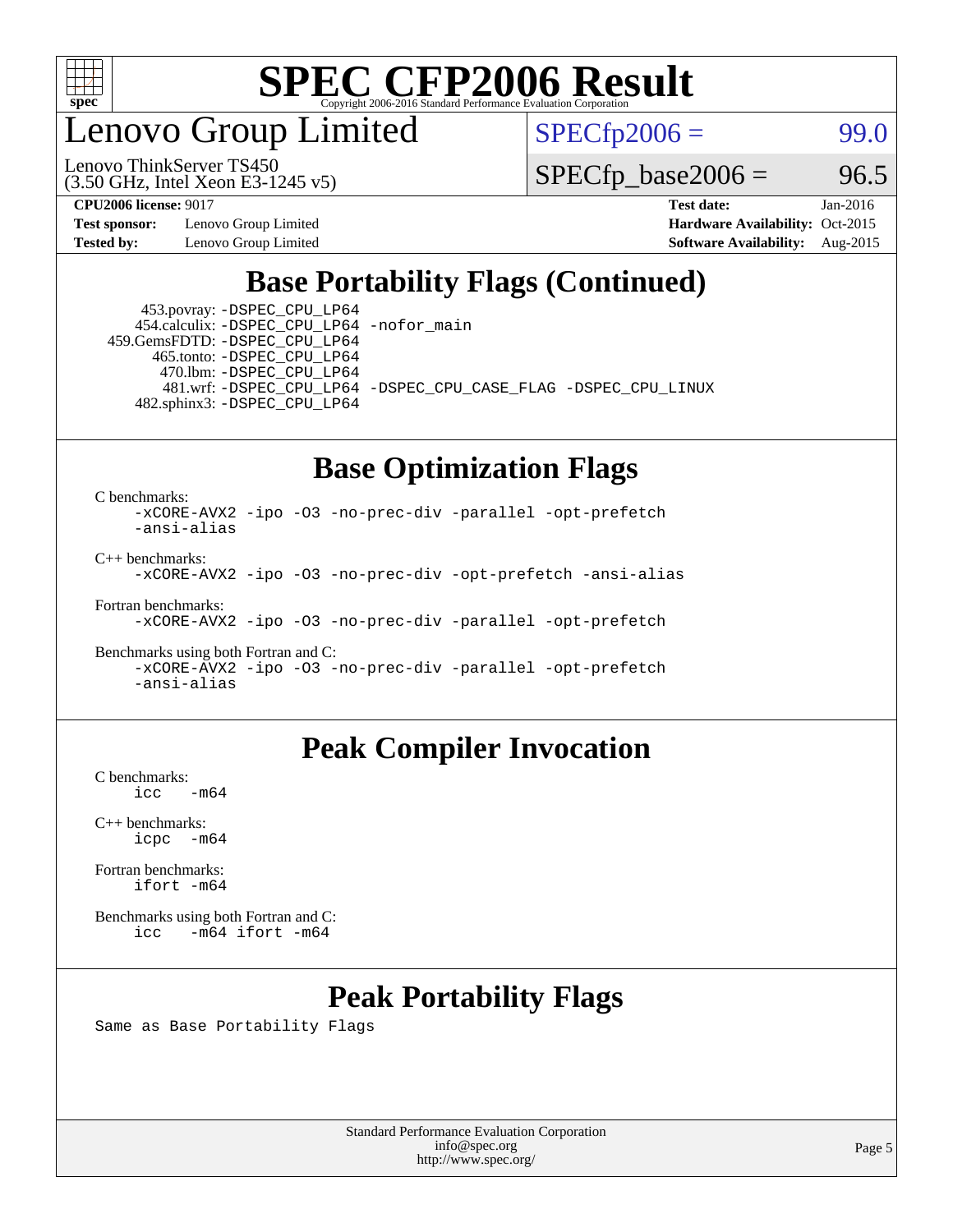

## enovo Group Limited

 $SPECfp2006 = 99.0$  $SPECfp2006 = 99.0$ 

(3.50 GHz, Intel Xeon E3-1245 v5) Lenovo ThinkServer TS450

 $SPECTp\_base2006 = 96.5$ 

**[Test sponsor:](http://www.spec.org/auto/cpu2006/Docs/result-fields.html#Testsponsor)** Lenovo Group Limited **[Hardware Availability:](http://www.spec.org/auto/cpu2006/Docs/result-fields.html#HardwareAvailability)** Oct-2015

**[CPU2006 license:](http://www.spec.org/auto/cpu2006/Docs/result-fields.html#CPU2006license)** 9017 **[Test date:](http://www.spec.org/auto/cpu2006/Docs/result-fields.html#Testdate)** Jan-2016 **[Tested by:](http://www.spec.org/auto/cpu2006/Docs/result-fields.html#Testedby)** Lenovo Group Limited **[Software Availability:](http://www.spec.org/auto/cpu2006/Docs/result-fields.html#SoftwareAvailability)** Aug-2015

## **[Peak Optimization Flags](http://www.spec.org/auto/cpu2006/Docs/result-fields.html#PeakOptimizationFlags)**

[C benchmarks](http://www.spec.org/auto/cpu2006/Docs/result-fields.html#Cbenchmarks):

433.milc: basepeak = yes

 $470.$ lbm: basepeak = yes

 $482$ .sphinx3: basepeak = yes

[C++ benchmarks:](http://www.spec.org/auto/cpu2006/Docs/result-fields.html#CXXbenchmarks)

 444.namd: [-xCORE-AVX2](http://www.spec.org/cpu2006/results/res2016q1/cpu2006-20160125-38890.flags.html#user_peakPASS2_CXXFLAGSPASS2_LDFLAGS444_namd_f-xAVX2_5f5fc0cbe2c9f62c816d3e45806c70d7)(pass 2) [-prof-gen:threadsafe](http://www.spec.org/cpu2006/results/res2016q1/cpu2006-20160125-38890.flags.html#user_peakPASS1_CXXFLAGSPASS1_LDFLAGS444_namd_prof_gen_21a26eb79f378b550acd7bec9fe4467a)(pass 1) [-ipo](http://www.spec.org/cpu2006/results/res2016q1/cpu2006-20160125-38890.flags.html#user_peakPASS2_CXXFLAGSPASS2_LDFLAGS444_namd_f-ipo)(pass 2) [-O3](http://www.spec.org/cpu2006/results/res2016q1/cpu2006-20160125-38890.flags.html#user_peakPASS2_CXXFLAGSPASS2_LDFLAGS444_namd_f-O3)(pass 2) [-no-prec-div](http://www.spec.org/cpu2006/results/res2016q1/cpu2006-20160125-38890.flags.html#user_peakPASS2_CXXFLAGSPASS2_LDFLAGS444_namd_f-no-prec-div)(pass 2) [-par-num-threads=1](http://www.spec.org/cpu2006/results/res2016q1/cpu2006-20160125-38890.flags.html#user_peakPASS1_CXXFLAGSPASS1_LDFLAGS444_namd_par_num_threads_786a6ff141b4e9e90432e998842df6c2)(pass 1) [-prof-use](http://www.spec.org/cpu2006/results/res2016q1/cpu2006-20160125-38890.flags.html#user_peakPASS2_CXXFLAGSPASS2_LDFLAGS444_namd_prof_use_bccf7792157ff70d64e32fe3e1250b55)(pass 2) [-fno-alias](http://www.spec.org/cpu2006/results/res2016q1/cpu2006-20160125-38890.flags.html#user_peakCXXOPTIMIZEOPTIMIZE444_namd_f-no-alias_694e77f6c5a51e658e82ccff53a9e63a) [-auto-ilp32](http://www.spec.org/cpu2006/results/res2016q1/cpu2006-20160125-38890.flags.html#user_peakCXXOPTIMIZE444_namd_f-auto-ilp32)

447.dealII: basepeak = yes

 $450$ .soplex: basepeak = yes

```
 453.povray: -xCORE-AVX2(pass 2) -prof-gen:threadsafe(pass 1)
-ipo(pass 2) -O3(pass 2) -no-prec-div(pass 2)
-par-num-threads=1(pass 1) -prof-use(pass 2) -unroll4
-ansi-alias
```
[Fortran benchmarks](http://www.spec.org/auto/cpu2006/Docs/result-fields.html#Fortranbenchmarks):

 $410.bwaves: basepeak = yes$  416.gamess: [-xCORE-AVX2](http://www.spec.org/cpu2006/results/res2016q1/cpu2006-20160125-38890.flags.html#user_peakPASS2_FFLAGSPASS2_LDFLAGS416_gamess_f-xAVX2_5f5fc0cbe2c9f62c816d3e45806c70d7)(pass 2) [-prof-gen:threadsafe](http://www.spec.org/cpu2006/results/res2016q1/cpu2006-20160125-38890.flags.html#user_peakPASS1_FFLAGSPASS1_LDFLAGS416_gamess_prof_gen_21a26eb79f378b550acd7bec9fe4467a)(pass 1)  $-i\text{po}(pass 2) -\text{O3}(pass 2)$  [-no-prec-div](http://www.spec.org/cpu2006/results/res2016q1/cpu2006-20160125-38890.flags.html#user_peakPASS2_FFLAGSPASS2_LDFLAGS416_gamess_f-no-prec-div)(pass 2) [-par-num-threads=1](http://www.spec.org/cpu2006/results/res2016q1/cpu2006-20160125-38890.flags.html#user_peakPASS1_FFLAGSPASS1_LDFLAGS416_gamess_par_num_threads_786a6ff141b4e9e90432e998842df6c2)(pass 1) [-prof-use](http://www.spec.org/cpu2006/results/res2016q1/cpu2006-20160125-38890.flags.html#user_peakPASS2_FFLAGSPASS2_LDFLAGS416_gamess_prof_use_bccf7792157ff70d64e32fe3e1250b55)(pass 2) [-unroll2](http://www.spec.org/cpu2006/results/res2016q1/cpu2006-20160125-38890.flags.html#user_peakOPTIMIZE416_gamess_f-unroll_784dae83bebfb236979b41d2422d7ec2) [-inline-level=0](http://www.spec.org/cpu2006/results/res2016q1/cpu2006-20160125-38890.flags.html#user_peakOPTIMIZE416_gamess_f-inline-level_318d07a09274ad25e8d15dbfaa68ba50) [-scalar-rep-](http://www.spec.org/cpu2006/results/res2016q1/cpu2006-20160125-38890.flags.html#user_peakOPTIMIZE416_gamess_f-disablescalarrep_abbcad04450fb118e4809c81d83c8a1d)

434.zeusmp: basepeak = yes

437.leslie3d: basepeak = yes

 459.GemsFDTD: [-xCORE-AVX2](http://www.spec.org/cpu2006/results/res2016q1/cpu2006-20160125-38890.flags.html#user_peakPASS2_FFLAGSPASS2_LDFLAGS459_GemsFDTD_f-xAVX2_5f5fc0cbe2c9f62c816d3e45806c70d7)(pass 2) [-prof-gen:threadsafe](http://www.spec.org/cpu2006/results/res2016q1/cpu2006-20160125-38890.flags.html#user_peakPASS1_FFLAGSPASS1_LDFLAGS459_GemsFDTD_prof_gen_21a26eb79f378b550acd7bec9fe4467a)(pass 1)  $-i\text{po}(pass 2) -03(pass 2) -no-prec-div(pass 2)$  $-i\text{po}(pass 2) -03(pass 2) -no-prec-div(pass 2)$  $-i\text{po}(pass 2) -03(pass 2) -no-prec-div(pass 2)$ [-par-num-threads=1](http://www.spec.org/cpu2006/results/res2016q1/cpu2006-20160125-38890.flags.html#user_peakPASS1_FFLAGSPASS1_LDFLAGS459_GemsFDTD_par_num_threads_786a6ff141b4e9e90432e998842df6c2)(pass 1) [-prof-use](http://www.spec.org/cpu2006/results/res2016q1/cpu2006-20160125-38890.flags.html#user_peakPASS2_FFLAGSPASS2_LDFLAGS459_GemsFDTD_prof_use_bccf7792157ff70d64e32fe3e1250b55)(pass 2) [-unroll2](http://www.spec.org/cpu2006/results/res2016q1/cpu2006-20160125-38890.flags.html#user_peakOPTIMIZE459_GemsFDTD_f-unroll_784dae83bebfb236979b41d2422d7ec2) [-inline-level=0](http://www.spec.org/cpu2006/results/res2016q1/cpu2006-20160125-38890.flags.html#user_peakOPTIMIZE459_GemsFDTD_f-inline-level_318d07a09274ad25e8d15dbfaa68ba50) [-opt-prefetch](http://www.spec.org/cpu2006/results/res2016q1/cpu2006-20160125-38890.flags.html#user_peakOPTIMIZE459_GemsFDTD_f-opt-prefetch) [-parallel](http://www.spec.org/cpu2006/results/res2016q1/cpu2006-20160125-38890.flags.html#user_peakOPTIMIZE459_GemsFDTD_f-parallel)

 465.tonto: [-xCORE-AVX2](http://www.spec.org/cpu2006/results/res2016q1/cpu2006-20160125-38890.flags.html#user_peakPASS2_FFLAGSPASS2_LDFLAGS465_tonto_f-xAVX2_5f5fc0cbe2c9f62c816d3e45806c70d7)(pass 2) [-prof-gen:threadsafe](http://www.spec.org/cpu2006/results/res2016q1/cpu2006-20160125-38890.flags.html#user_peakPASS1_FFLAGSPASS1_LDFLAGS465_tonto_prof_gen_21a26eb79f378b550acd7bec9fe4467a)(pass 1)  $-i\text{po}(pass 2)$   $-03(pass 2)$   $-no-prec-div(pass 2)$  $-no-prec-div(pass 2)$ [-par-num-threads=1](http://www.spec.org/cpu2006/results/res2016q1/cpu2006-20160125-38890.flags.html#user_peakPASS1_FFLAGSPASS1_LDFLAGS465_tonto_par_num_threads_786a6ff141b4e9e90432e998842df6c2)(pass 1) [-prof-use](http://www.spec.org/cpu2006/results/res2016q1/cpu2006-20160125-38890.flags.html#user_peakPASS2_FFLAGSPASS2_LDFLAGS465_tonto_prof_use_bccf7792157ff70d64e32fe3e1250b55)(pass 2) [-inline-calloc](http://www.spec.org/cpu2006/results/res2016q1/cpu2006-20160125-38890.flags.html#user_peakOPTIMIZE465_tonto_f-inline-calloc) [-opt-malloc-options=3](http://www.spec.org/cpu2006/results/res2016q1/cpu2006-20160125-38890.flags.html#user_peakOPTIMIZE465_tonto_f-opt-malloc-options_13ab9b803cf986b4ee62f0a5998c2238) [-auto](http://www.spec.org/cpu2006/results/res2016q1/cpu2006-20160125-38890.flags.html#user_peakOPTIMIZE465_tonto_f-auto) [-unroll4](http://www.spec.org/cpu2006/results/res2016q1/cpu2006-20160125-38890.flags.html#user_peakOPTIMIZE465_tonto_f-unroll_4e5e4ed65b7fd20bdcd365bec371b81f)

[Benchmarks using both Fortran and C](http://www.spec.org/auto/cpu2006/Docs/result-fields.html#BenchmarksusingbothFortranandC):

Continued on next page